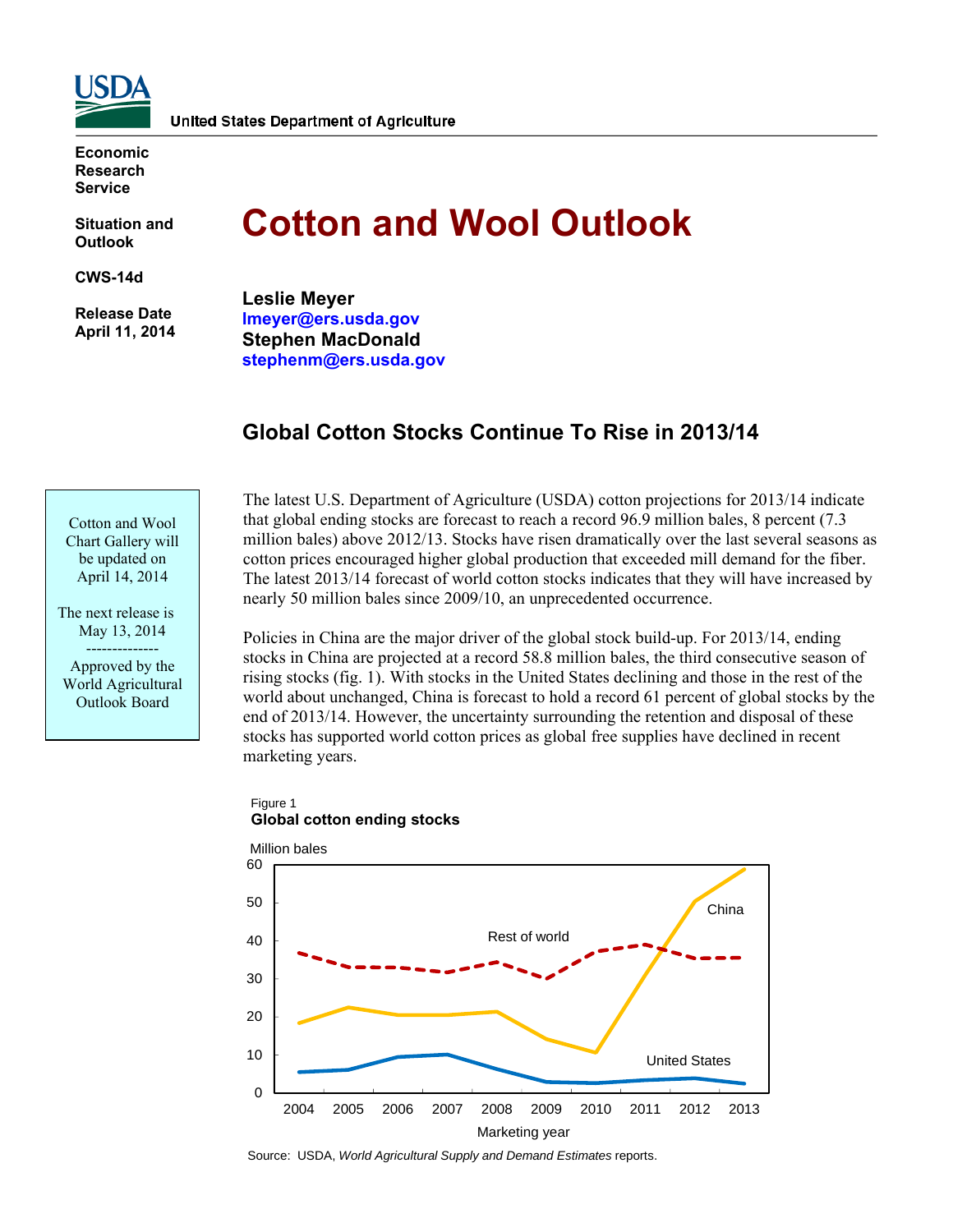### *U.S. Cotton Area Expected to Rise in 2014*

U.S. cotton acreage in 2014 is projected to increase after last season's reduction. Based on the National Agricultural Statistics Service's (NASS) *Prospective Plantings* report that surveyed farmers as of March 1st, producers intended to plant 11.1 million acres to cotton in 2014. This initial projection is nearly 700,000 acres (7 percent) above 2013's actual planted area. Upland area is estimated at 10.9 million acres in 2014, while extra-long staple (ELS) plantings are expected at only 158,000 acres. These indications will be updated at the end of June in NASS's *Acreage* report. As of April 6th, cotton plantings were underway in a few States with 6 percent of the anticipated area planted, equal to the 5-year average.

U.S. cotton acreage is expected to rise this spring as estimates for 2013/14 demand exceed production for the first time since 2009/10 and reduce ending stocks. Relative cotton prices for 2014/15 have favored cotton over competing crops as planting decisions are finalized. According to the 2014 *Prospective Plantings* report, two of the four Cotton Belt regions—the Delta and Southwest—are projected to plant more cotton, while each of the four regions are expected to plant fewer acres of corn than in 2013; meanwhile, soybeans are expected to rise in the Southeast, Delta, and Southwest in 2014. Overall, the 2014 upland cotton area is estimated to account for about 23 percent of the three-crop Cotton Belt total, above last season but below both 2012 and 2011.

The Southwest is projected to plant nearly 6.7 million acres of upland cotton in 2014, about 650,000 acres (11 percent) above 2013 and nearly 4 percent above the previous 5-year average (fig. 2). The Southwest is expected to account for nearly 61 percent of the U.S. upland cotton area in 2014, the highest in over 75 years. If drought conditions continue, Southwest 2014 upland area could expand from that projected in March as cotton is a more drought-tolerant crop than other alternatives.

#### Figure 2 **U.S. regional upland cotton planted area**



Source: USDA, NASS, *Crop Production* reports.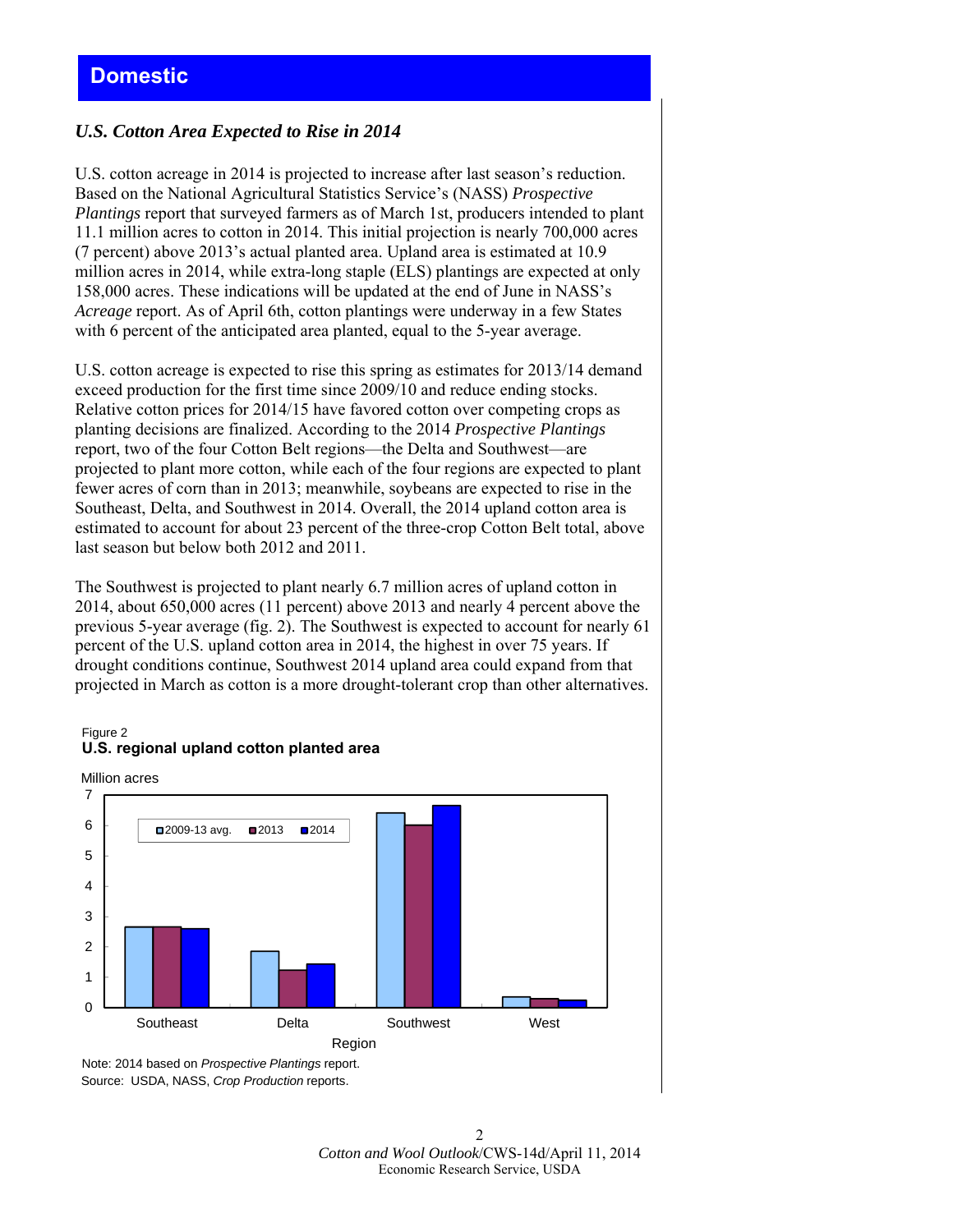The Delta is expected to rebound from 2013's record low and plant 1.4 million acres to upland cotton in 2014, 17 percent above last season. However, the region will account for only 13 percent of the U.S. upland acreage, its second lowest share in over 75 years.

In the Southeast region, 2014 cotton plantings are estimated to decline slightly from a year ago to 2.6 million acres. The region is projected to contribute 24 percent of the U.S. cotton acreage estimate, similar to its 5-year average. Meanwhile, limited irrigation supplies in the West are likely to reduce upland area by 16 percent from last season to 245,000 acres, which is slightly below that of 2009. The West will only account for 2 percent of the U.S. upland area in 2014. In addition, ELS area in the West is forecast at only 145,000 acres, 24 percent below 2013; however, the region will account for 92 percent of U.S. ELS area in 2014.

### *U.S. 2013/14 Cotton Crop Lowered; Demand Unchanged*

The 2013/14 U.S. cotton production estimate was reduced this month to 12.87 million bales as indicated in the March 2014 *Cotton Ginnings* report; upland production was placed at 12.23 million bales while the ELS crop was estimated at 633,000 bales. USDA will release final production estimates for 2013/14 on May 9th. With beginning stocks unchanged in April, this season's cotton supply is now estimated at about 16.8 million bales, nearly 4 million bales below 2012/13 and the lowest in 30 years.

U.S. cotton demand estimates were unchanged in April. U.S. cotton exports remain forecast at 10.7 million bales, 2.3 million bales (18 percent) below the previous season. Despite this decline, the U.S. share of global trade is similar to a year ago estimated at 27 percent in 2013/14 versus about 28 percent in 2012/13. U.S. cotton mill use is unchanged this month and is projected at 3.6 million bales, 3 percent above last season. Based on data from the Farm Service Agency, U.S. mill use had surpassed 2 million bales during the first 7 months of the marketing year.

## *U.S. Ending Stocks Reduced in April; Average Farm Price Revised*

With the reduction in U.S. production, the ending stocks estimate declined similarly. Ending stocks are now forecast at 2.5 million bales, the lowest since 1990/91. The ending stock estimate for 2013/14 is 36 percent (1.4 million bales) below a year earlier. The current stocks-to-use ratio is now estimated at 17.5 percent for 2013/14, compared with 23.6 percent last season. With U.S. ending stocks declining, the U.S. farm price is forecast to increase from 2012/13's 72.5 cents per pound. The average price received by upland producers for 2013/14 is projected to range between 76 and 79 cents per pound; the midpoint of 77.5 cents per pound is 5 cents above last season.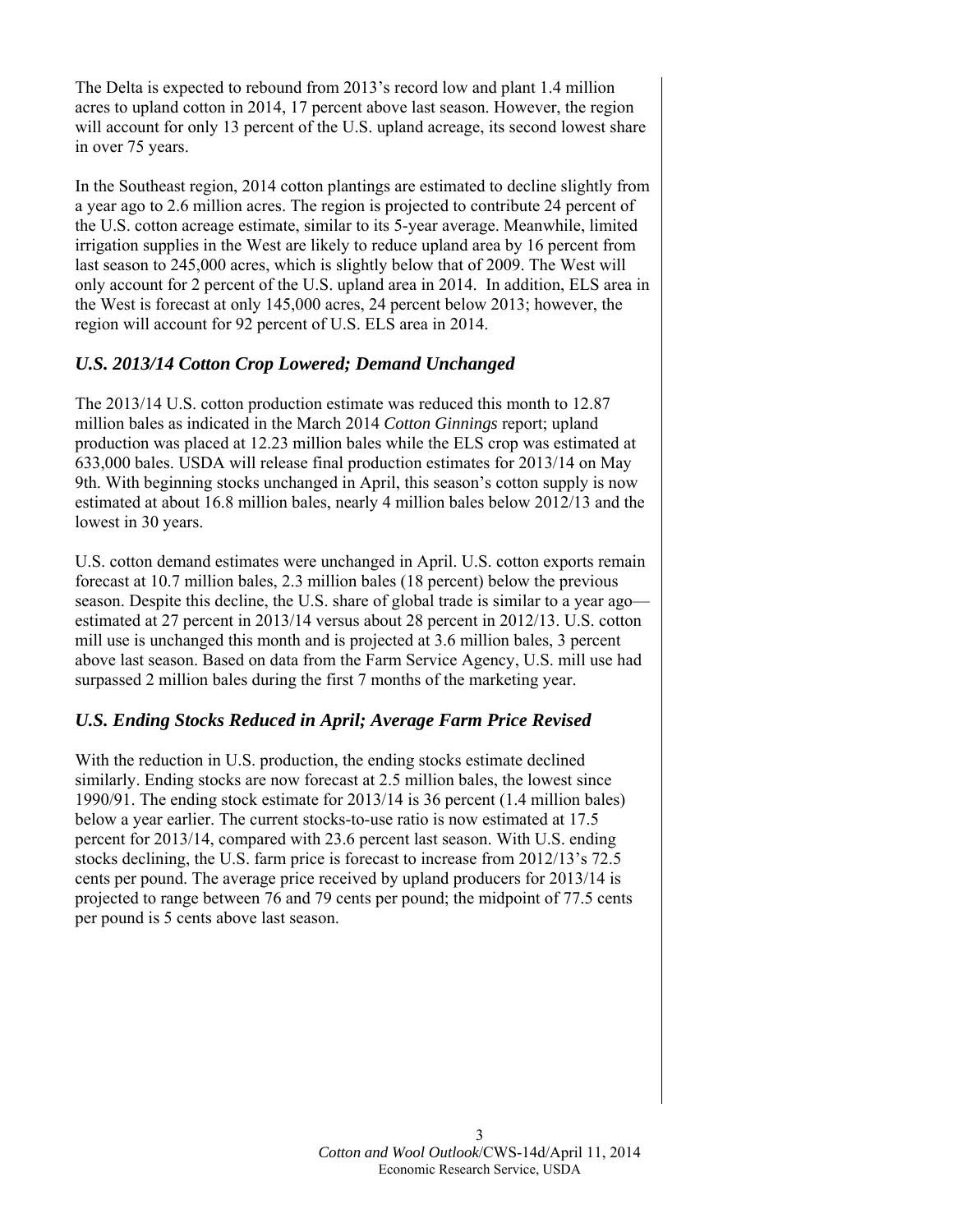# **International Outlook**

### *Global Cotton Production Lower in 2013/14*

World 2013/14 cotton production is projected at 116.6 million bales, 5 percent below last season. China and India continue to account for half of the global crop, contributing an estimated 61 million bales (52 percent) of cotton production in 2013/14. World harvested area and production are forecast to be the lowest in 4 years. Global harvested area is currently estimated at nearly 33 million hectares, 4 percent below 2012/13. Global yield is estimated at 771 kg/hectare, below last season but equal to the 2011/12 season.

This month's USDA reduction (320,000 bales) to the U.S. crop was partially offset by increases in Brazil and Burkina Faso. Brazil's cotton production estimate was raised 100,000 bales in April and is now forecast at 7.5 million bales, 25 percent above last season, as both area and yield are forecast higher in 2013/14 due to favorable growing conditions. On a much smaller scale, Burkina's crop is estimated at 1.2 million bales, 100,000 bales higher this month and 4 percent above a year ago; cotton production has expanded there over the last several seasons as well as in the neighboring cotton-producing countries of West Africa.

### *World Cotton Consumption Slowly Expands*

Figure 3

Global 2013/14 cotton consumption is estimated at 109.5 million bales, 3 percent (3 million bales) above the preceding year. Although rising for a second consecutive season, world consumption remains below production (fig. 3). China continues as the leading cotton spinner, but mill use there is expected to decrease for the fourth consecutive season as policies have forced textile mills to import more cotton yarn; India, Pakistan, and Vietnam are the major yarn suppliers to China. Mill use in China is forecast at 35.5 million bales this season, down from 50 million bales in 2009/10.



# **World cotton mill use rises but still below global production**

Source: USDA, *World Agricultural Supply and Demand Estimates* reports.

4 *Cotton and Wool Outlook*/CWS-14d/April 11, 2014 Economic Research Service, USDA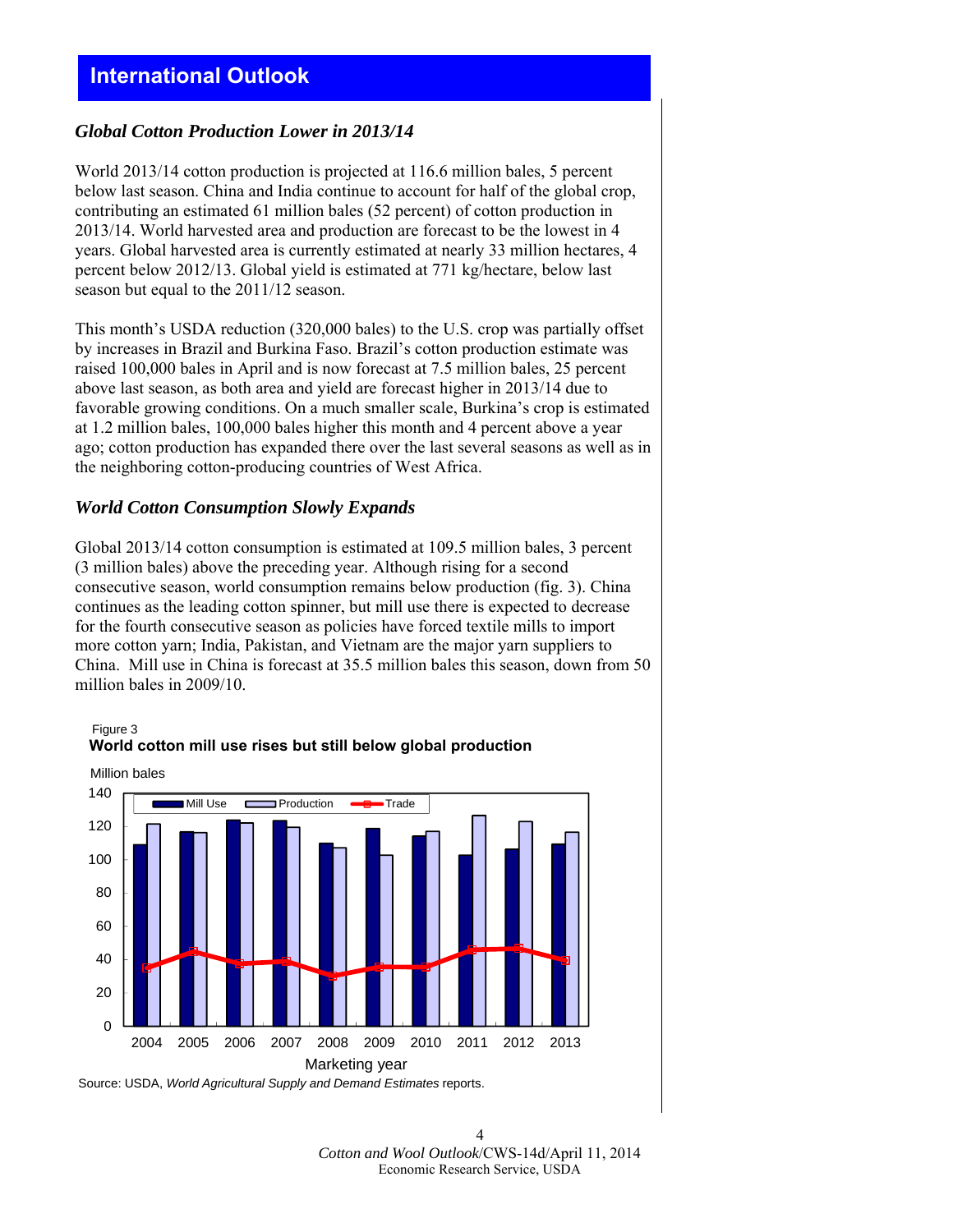India's 2013/14 cotton consumption estimate is currently forecast at 23.0 million bales, a 250,000-bale reduction from March, as higher exports and lower imports reduce supplies available to mills; however, consumption is still 5 percent above last season. Pakistan is forecast to use 11.5 million bales of cotton in 2013/14, a 500,000-bale increase over last month and last season. Pakistan's mill use is projected to rise for the third consecutive season in 2013/14. Vietnam, like India and Pakistan, is benefiting from China's import demand for cotton yarn. In 2013/14, Vietnam is expected to use 2.8 million bales of cotton, two-thirds more than it used in 2011/12.

### *World Cotton Trade Contracts in 2013/14; Stocks Move Higher*

World cotton trade is forecast at 39.6 million bales for 2013/14, 15 percent below the previous season. Over the last 2 years, imports by China have driven the trade as China imported more than 20 million bales in both the 2011 and 2012 marketing years. However, China is forecast to import only 12 million bales this season, a level similar to 2010/11; at the current forecast, China will account for 30 percent of global imports, compared with 44 percent in 2012/13. The decline in China's imports is partially offset by increased imports by Turkey, Vietnam, Bangladesh, and Pakistan.

With the decline in global import demand, most major exporting countries are expected to have lower shipments in 2013/14. India is one exception, however, as cotton exports are projected to reach 8.0 million bales in 2013/14. Based on recent shipment data, India's export forecast was raised 500,000 bales in April. Similarly, Australia's forecast was increased 700,000 bales this month to 4.5 million bales; however, exports there remain below the 6.2 million bales shipped in 2012/13.

With global cotton production exceeding consumption for the fourth year in a row, world 2013/14 ending stocks are estimated to increase 8 percent to a record 96.9 million bales. USDA's April 2013/14 revisions included a 1.0-million-bale increase in China's ending stocks, the result of a higher import forecast there. As highlighted earlier, China is projected to account for 61 percent of global stocks at the end of 2013/14. Stocks in India—the next largest stock holder—are forecast at 10.2 million bales, or 11 percent of the world total. With record world stocks, the global stocks-to-use ratio is projected at nearly 89 percent, up from 84 percent in 2012/13 but double the level recorded in 2010/11.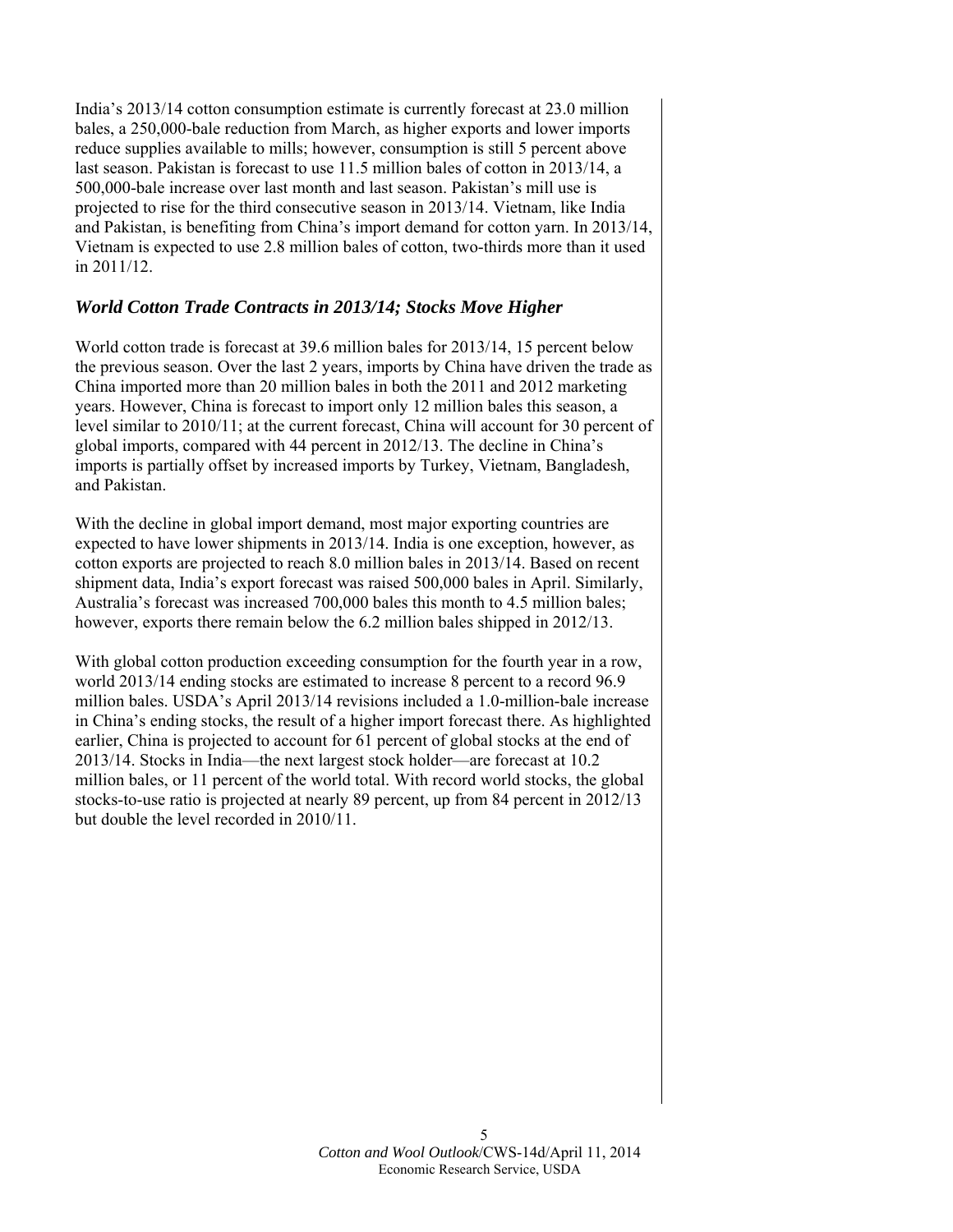# **Contacts and Links**

### **Contact Information**

Leslie Meyer (U.S. cotton and textiles), (202) 694-530 lmeyer@ers.usda.gov Stephen MacDonald (foreign cotton), (202) 694-5305 stephenm@ers.usda.gov Carolyn Liggon (web publishing),  $(202)$  694-5056 cvliggon@ers.usda.gov

#### **Subscription Information**

Subscribe to ERS e-mail notification service at http://www.ers.usda.gov/subscribe-to-ers -e-newsletters.aspx to receive timely notification of newsletter availability. Printed copies can be purchased from the USDA Order Desk by calling 1-800-363-2068 (specify the issue number). To order printed copies of the five field crop newsletters cotton and wool, feed, rice, oil crops, and wheat—as a series, specify series SUB-COR-4043.

### *Data*

Cotton and Wool Monthly Tables (http://cms.ers.usda.gov/publications/cws-cottonand-wool-outlook)

Cotton and Wool Chart Gallery (http://www.ers.usda.gov/data-products/cotton-andwool-chart-gallery.aspx#.UguTC6z8J8E)

### *Related Websites*

WASDE http://usda.mannlib.cornell.edu/MannUsda/viewDocumentInfo.do?documentID=1194

Cotton Topics http://www.ers.usda.gov/topics/crops/cotton-wool.aspx

#### Cotton and Wool Outlook

http://usda.mannlib.cornell.edu/MannUsda/viewDocumentInfo.do?documentID=1281

The U.S. Department of Agriculture (USDA) prohibits discrimination in all its programs and activities on the basis of race, color, national origin, age, disability, and where applicable, sex, marital status, familial status, parental status, religion, sexual orientation, genetic information, political beliefs, reprisal, or because all or a part of an individual's income is derived from any public assistance program. (Not all prohibited bases apply to all programs.) Persons with disabilities who require alternative means for communication of program information (Braille, large print, audiotape, etc.) should contact USDA's TARGET Center at (202) 720-2600 (voice and TDD). To file a complaint of discrimination, write to USDA, Director, Office of Civil Rights, 1400 Independence Avenue, SW, Washington, DC 20250-9410 or call (800) 795-3272 (voice) or (202) 720-6382 (TDD). USDA is an equal opportunity provider and employer.

> 6 *Cotton and Wool Outlook*/CWS-14d/April 11, 2014 Economic Research Service, USDA

#### **E-mail Notification**

Readers of ERS outlook reports have two ways they can receive an e-mail notice about release of reports and associated data.

• Receive timely notification (soon) after the report is posted on the web) via USDA's Economics, Statistics, and Market Information System (which is housed at Cornell University's Mann Library). Go to http://usda.mannlib.cornell.edu/Mann Usda/aboutEmailService.do and follow the instructions to receive e-mail notices about ERS, Agricultural Marketing Service, National Agricultural Statistics Service, and World Agricultural Outlook Board products.

• Receive weekly notification (on Friday afternoon) via the ERS website. Go to http://www.ers.usda.gov/subscribeto-ers-e-newsletters.aspx and follow the instructions to receive notices about ERS outlook reports, Amber Waves magazine, and other reports and data products on specific topics. ERS also offers RSS (really simple syndication) feeds for all ERS products. Go to http://www.ers.usda.gov/rss/

to get started.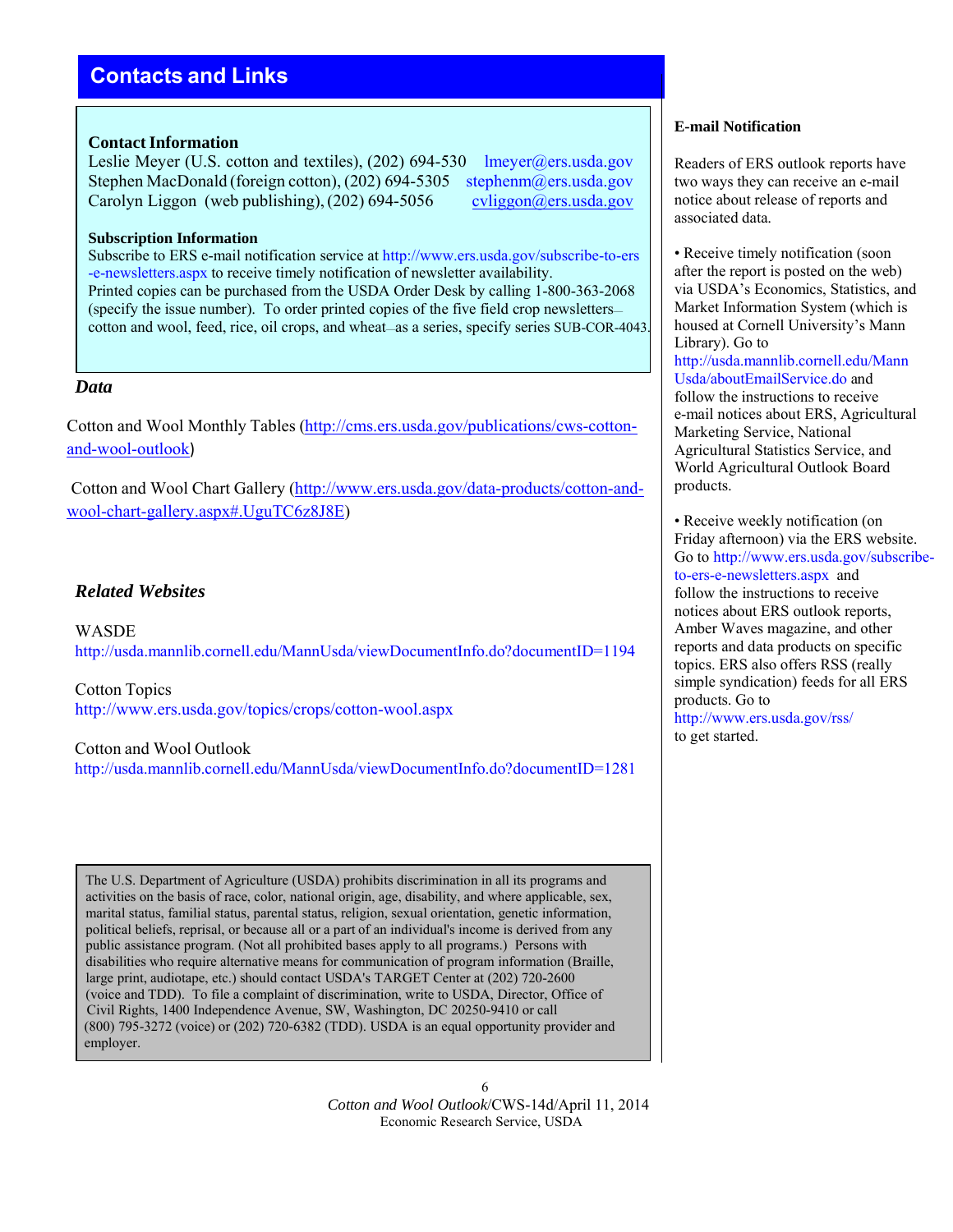|                      |                     |        | 2013/14               |        |  |
|----------------------|---------------------|--------|-----------------------|--------|--|
| Item                 | 2012/13             | Feb.   | Mar.                  | Apr.   |  |
|                      | Million acres       |        |                       |        |  |
| Upland:              |                     |        |                       |        |  |
| Planted              | 12.076              | 10.206 | 10.206                | 10.206 |  |
| Harvested            | 9.135               | 7.465  | 7.465                 | 7.465  |  |
|                      |                     |        | Pounds                |        |  |
| Yield/harvested acre | 869                 | 807    | 807                   | 787    |  |
|                      |                     |        | Million 480-lb, bales |        |  |
| Beginning stocks     | 3.081               | 3.705  | 3.705                 | 3.705  |  |
| Production           | 16.535              | 12.551 | 12.551                | 12.234 |  |
| Total supply 1/      | 19.622              | 16.261 | 16.261                | 15.944 |  |
| Mill use             | 3.478               | 3.580  | 3.580                 | 3.580  |  |
| Exports              | 12.190              | 9.750  | 9.950                 | 9.975  |  |
| Total use            | 15.668              | 13.330 | 13.530                | 13.555 |  |
| Ending stocks 2/     | 3.705               | 2.934  | 2.734                 | 2.412  |  |
|                      | Percent             |        |                       |        |  |
| Stocks-to-use ratio  | 23.6                | 22.0   | 20.2                  | 17.8   |  |
|                      |                     |        | 1,000 acres           |        |  |
| Extra-long staple:   |                     |        |                       |        |  |
| Planted              | 238.4               | 201.0  | 201.0                 | 201.0  |  |
| Harvested            | 236.8               | 199.4  | 199.4                 | 199.4  |  |
|                      | Pounds              |        |                       |        |  |
| Yield/harvested acre | 1,581               | 1,530  | 1,530                 | 1,524  |  |
|                      | 1,000 480-lb. bales |        |                       |        |  |
| Beginning stocks     | 269                 | 195    | 195                   | 195    |  |
| Production           | 780                 | 636    | 636                   | 633    |  |
| Total supply 1/      | 1,053               | 836    | 836                   | 833    |  |
| Mill use             | 22                  | 20     | 20                    | 20     |  |
| <b>Exports</b>       | 836                 | 750    | 750                   | 725    |  |
| Total use            | 858                 | 770    | 770                   | 745    |  |
| Ending stocks 2/     | 195                 | 66     | 66                    | 88     |  |
|                      |                     |        | Percent               |        |  |
| Stocks-to-use ratio  | 22.7                | 8.6    | 8.6                   | 11.8   |  |

| Table 1--U.S. cotton supply and use estimates |  |  |  |  |  |
|-----------------------------------------------|--|--|--|--|--|
|-----------------------------------------------|--|--|--|--|--|

1/ Includes imports. 2/ Includes unaccounted.

Source: USDA, World Agricultural Outlook Board.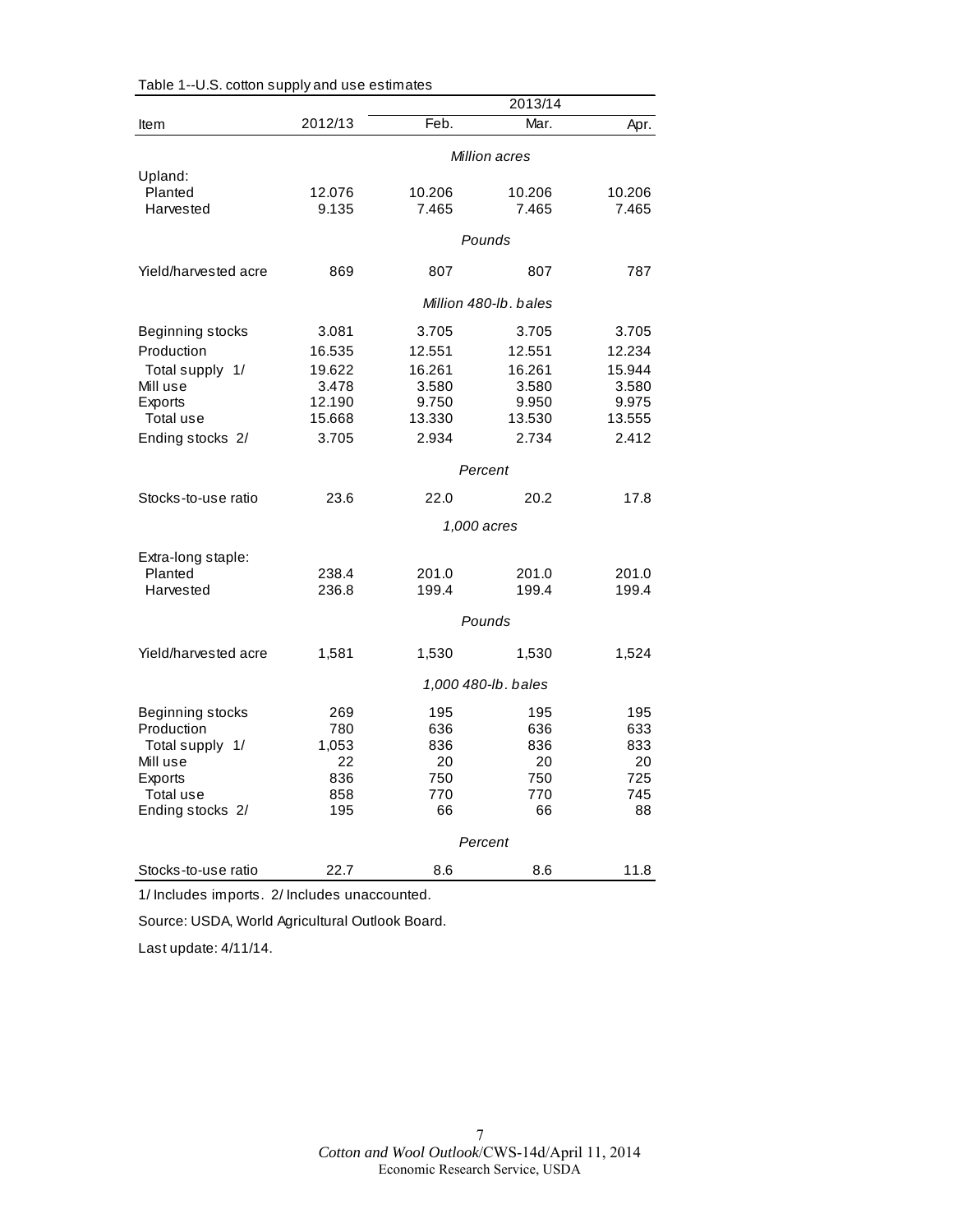|                      |                       |        | 2013/14 |        |  |
|----------------------|-----------------------|--------|---------|--------|--|
| Item                 | 2012/13               | Feb.   | Mar.    | Apr.   |  |
|                      | Million 480-lb, bales |        |         |        |  |
| Supply:              |                       |        |         |        |  |
| Beginning stocks--   |                       |        |         |        |  |
| World                | 73.44                 | 89.16  | 89.16   | 89.65  |  |
| Foreign              | 70.09                 | 85.26  | 85.26   | 85.75  |  |
| Production--         |                       |        |         |        |  |
| World                | 123.02                | 116.67 | 116.68  | 116.62 |  |
| Foreign              | 105.71                | 103.48 | 103.49  | 103.75 |  |
| Imports--            |                       |        |         |        |  |
| World                | 45.95                 | 38.45  | 38.43   | 39.56  |  |
| Foreign              | 45.94                 | 38.44  | 38.42   | 39.55  |  |
| Use:                 |                       |        |         |        |  |
| Mill use--           |                       |        |         |        |  |
| World                | 106.45                | 109.48 | 109.21  | 109.45 |  |
| Foreign              | 102.95                | 105.88 | 105.61  | 105.85 |  |
| Exports--            |                       |        |         |        |  |
| World                | 46.66                 | 38.47  | 38.45   | 39.60  |  |
| Foreign              | 33.64                 | 27.97  | 27.75   | 28.90  |  |
| Ending stocks--      |                       |        |         |        |  |
| World                | 89.65                 | 96.47  | 96.75   | 96.92  |  |
| Foreign              | 85.75                 | 93.47  | 93.95   | 94.42  |  |
|                      | Percent               |        |         |        |  |
| Stocks-to-use ratio: |                       |        |         |        |  |
| World                | 84.2                  | 88.1   | 88.6    | 88.6   |  |
| Foreign              | 83.3                  | 88.3   | 89.0    | 89.2   |  |

Table 2--World cotton supply and use estimates

Source: USDA, World Agricultural Outlook Board.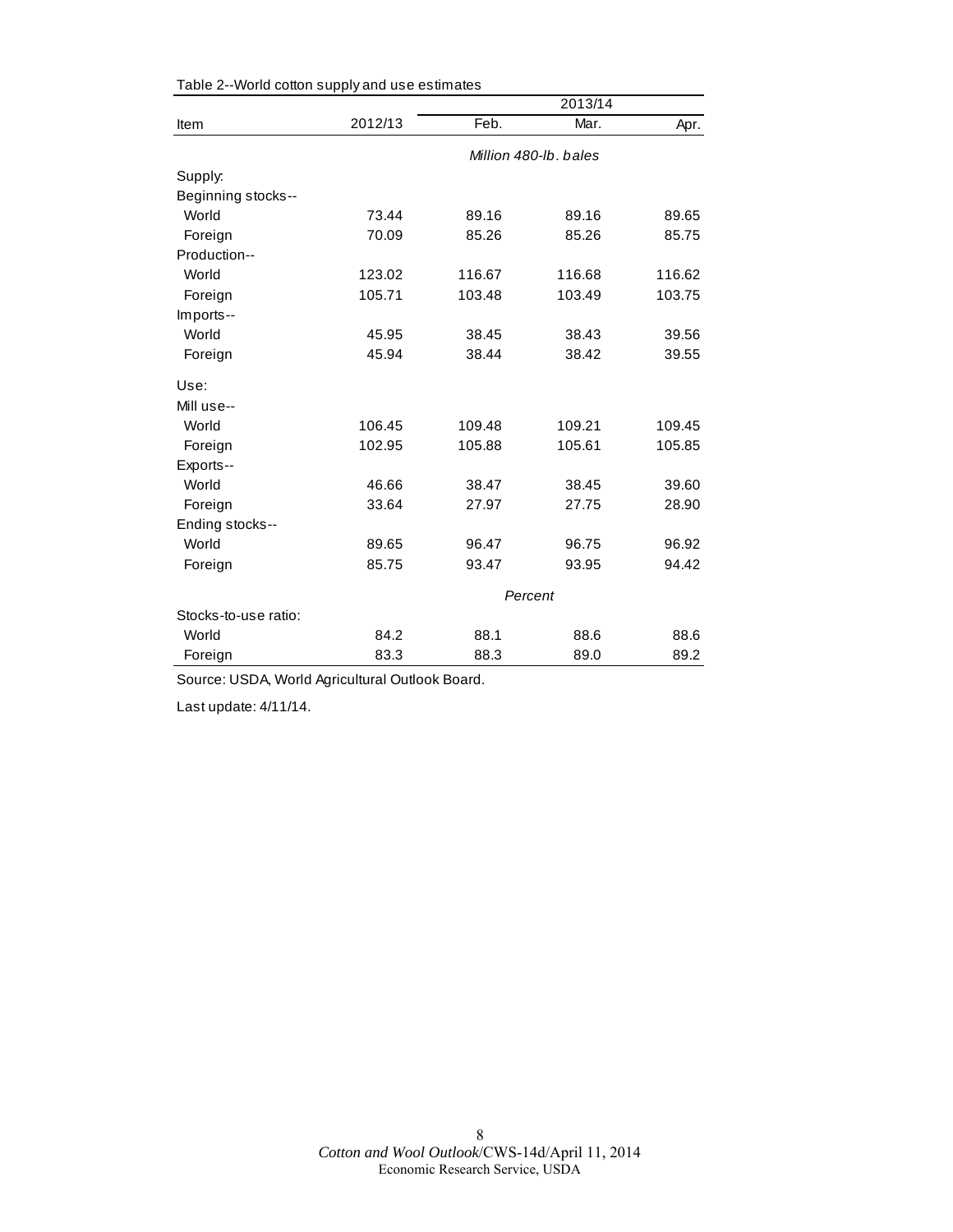| Table 3--U.S. fiber supply |           |                     |           |           |
|----------------------------|-----------|---------------------|-----------|-----------|
|                            | Dec.      | Jan.                | Feb.      | Feb.      |
| Item                       | 2013      | 2014                | 2014      | 2013      |
|                            |           | 1,000 480-lb. bales |           |           |
| Cotton:                    |           |                     |           |           |
| Stocks, beginning          | 8,810     | 10,960              | 10,340    | 13,418    |
| Ginnings                   | 3,200     | 1,012               | 126       | 315       |
| Imports since August 1     | 1.5       | 2.1                 | 2.1       | 3.0       |
|                            |           |                     |           |           |
|                            |           | Million pounds      |           |           |
| Manmade:                   |           |                     |           |           |
| Production                 | 496.7     | 508.5               | 500.4     | 513.2     |
| Noncellulosic              | 496.7     | 508.5               | 500.4     | 513.2     |
| Cellulosic                 | <b>NA</b> | <b>NA</b>           | <b>NA</b> | <b>NA</b> |
| Total since January 1      | 6,376.6   | 508.5               | 1008.9    | 1032.4    |
|                            |           |                     |           |           |
|                            | Nov.      | Dec.                | Jan.      | Jan.      |
|                            | 2013      | 2013                | 2014      | 2013      |
|                            |           | Million pounds      |           |           |
| Raw fiber imports:         | 144.9     | 142.8               | 165.0     | 148.9     |
| Noncellulosic              | 133.4     | 132.4               | 150.1     | 136.5     |
| Cellulosic                 | 11.5      | 10.4                | 14.9      | 12.4      |
| Total since January 1      | 1,702.9   | 1,845.7             | 165.0     | 148.9     |
|                            |           | 1,000 pounds        |           |           |
| Wool and mohair:           |           |                     |           |           |
| Raw wool imports, clean    | 458.2     | 430.8               | 597.6     | 457.3     |
| 48s-and-finer              | 271.4     | 172.1               | 201.7     | 331.3     |
| Not-finer-than-46s         | 186.8     | 258.8               | 395.9     | 126.1     |
| Total since January 1      | 7,175.8   | 7,606.6             | 597.6     | 457.3     |
| Wool top imports           | 170.7     | 72.1                | 226.0     | 426.3     |
| Total since January 1      | 4,478.7   | 4,550.9             | 226.0     | 426.3     |
| Mohair imports, clean      | 0.0       | 0.0                 | 0.0       | 0.0       |
| Total since January 1      | 0.0       | 0.0                 | 0.0       | 0.0       |

NA = Not available.

Sources: USDA, National Agricultural Statistics Service; U.S. Dept. of Commerce, U.S. Census Bureau; and *Fiber Organon.*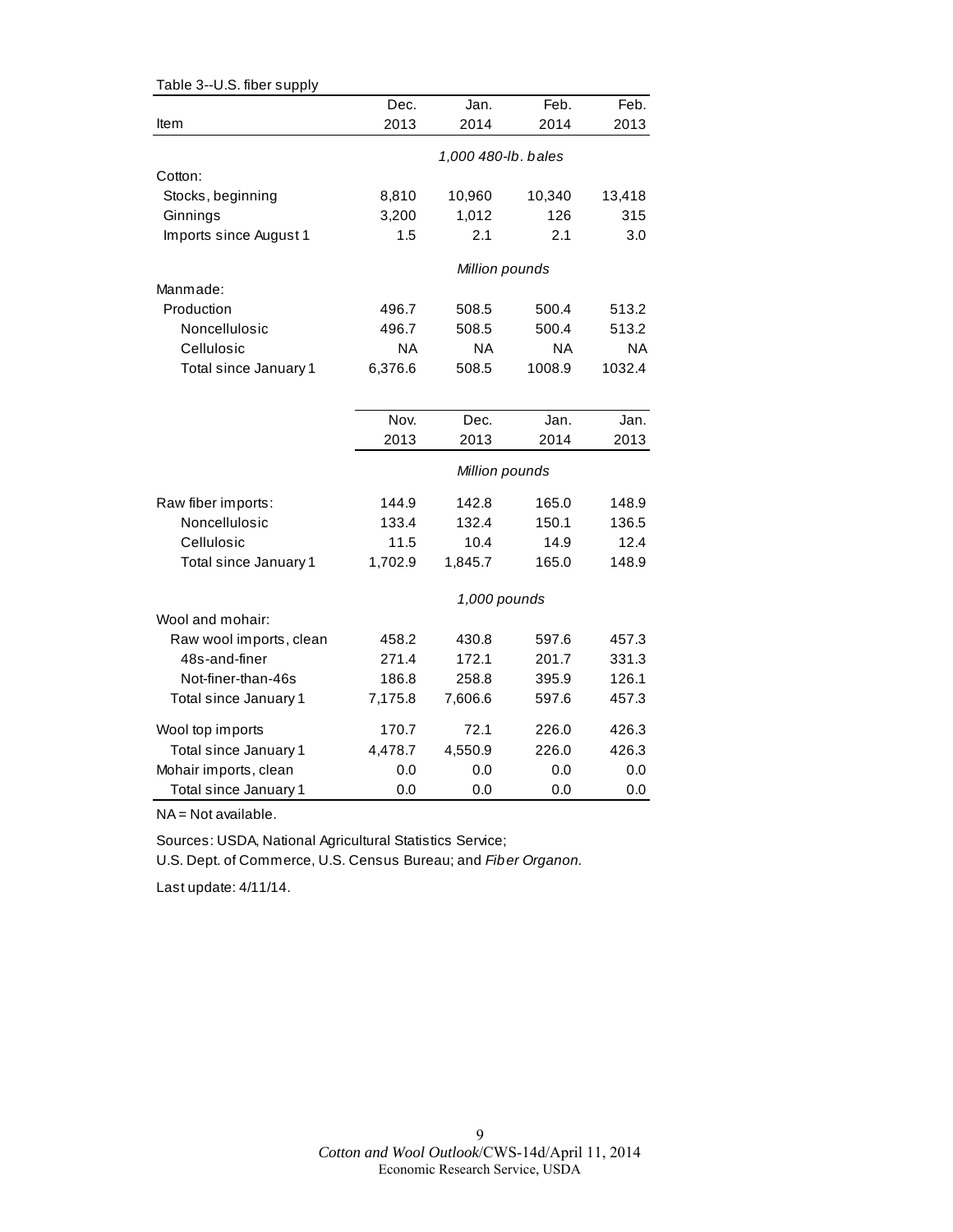| Table 4--U.S. fiber demand  |                |                     |       |       |
|-----------------------------|----------------|---------------------|-------|-------|
|                             | Dec.           | Jan.                | Feb.  | Feb.  |
| Item                        | 2013           | 2014                | 2014  | 2013  |
|                             |                |                     |       |       |
|                             |                | 1,000 480-lb. bales |       |       |
| Cotton:                     |                |                     |       |       |
| All consumed by mills 1/    | 244            | 291                 | 269   | 281   |
| Total since August 1        | 1,471          | 1,762               | 2,031 | 1,976 |
| Daily rate                  | 11.1           | 12.7                | 13.4  | 14.1  |
| Upland consumed by mills 1/ | 242            | 290                 | 267   | 280   |
| Total since August 1        | 1,463          | 1,753               | 2,020 | 1,967 |
| Daily rate                  | 11.0           | 12.6                | 13.4  | 14.0  |
| Upland exports              | 741            | 1,261               | 1,331 | 1,733 |
| Total since August 1        | 2,914          | 4,175               | 5,506 | 6,604 |
| Sales for next season       | 59             | 169                 | 378   | 368   |
| Total since August 1        | 310            | 478                 | 856   | 977   |
| Extra-long staple exports   | 65.5           | 80.9                | 67.6  | 66.0  |
| Total since August 1        | 286.2          | 367.1               | 434.7 | 434.1 |
| Sales for next season       | 0.0            | 2.6                 | 3.0   | 35.3  |
| Total since August 1        | 0.0            | 2.6                 | 5.6   | 39.8  |
|                             | Nov.           | Dec.                | Jan.  | Jan.  |
|                             | 2013           | 2013                | 2014  | 2013  |
|                             | Million pounds |                     |       |       |
| Manmade:                    |                |                     |       |       |
| Raw fiber exports           | 46.0           | 43.2                | 49.3  | 51.8  |
| Noncellulosic               | 45.3           | 42.7                | 48.5  | 51.3  |
| Cellulosic                  | 0.7            | 0.5                 | 0.8   | 0.5   |
| Total since January 1       | 592.3          | 635.5               | 49.3  | 51.8  |
|                             |                | 1,000 pounds        |       |       |
| Wool and mohair:            |                |                     |       |       |
| Raw wool exports, clean     | 694.1          | 698.8               | 671.7 | 665.2 |
| Total since January 1       | 9,298.7        | 9,997.4             | 671.7 | 665.2 |
| Wool top exports            | 131.9          | 68.8                | 167.3 | 232.8 |
| Total since January 1       | 2,022.4        | 2,091.2             | 167.3 | 232.8 |
| Mohair exports, clean       | 29.5           | 29.6                | 31.2  | 1.7   |
| Total since January 1       | 714.6          | 744.2               | 31.2  | 1.7   |

1/ Estimated by USDA.

Sources: USDA, Farm Service Agency; USDA, Foreign Agricultural Service, *U.S. Export Sales;* U.S. Dept. of Commerce, U.S. Census Bureau; and *Fiber Organon.*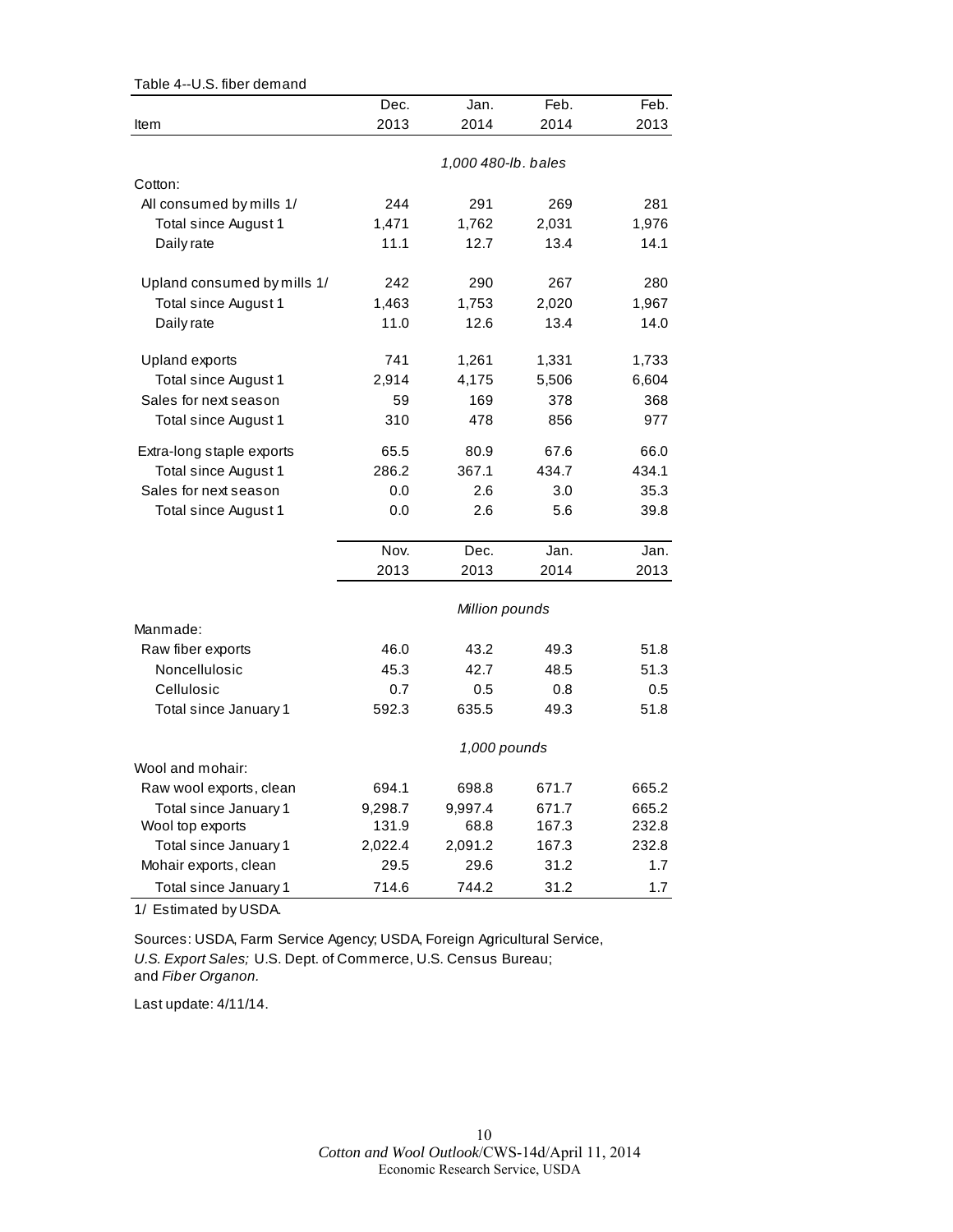|                            | Jan.      | Feb.              | Mar.      | Mar.      |
|----------------------------|-----------|-------------------|-----------|-----------|
| Item                       | 2014      | 2014              | 2014      | 2013      |
|                            |           |                   |           |           |
|                            |           | Cents per pound   |           |           |
| Domestic cotton prices:    |           |                   |           |           |
| Adjusted world price       | 69.10     | 71.86             | 74.29     | 72.92     |
| Upland spot 41-34          | 81.43     | 83.21             | 86.70     | 82.80     |
| Pima spot 02-46            | 178.00    | 178.00            | 178.86    | 124.65    |
| Average price received by  |           |                   |           |           |
| upland producers           | 76.90     | 79.00             | 80.30     | 77.50     |
| Far Eastern cotton quotes: |           |                   |           |           |
| A Index                    | 91.01     | 93.55             | 96.64     | 94.74     |
| Memphis/Eastern            | 94.60     | 96.50             | 100.56    | 97.06     |
| Memphis/Orleans/Texas      | 94.35     | 96.25             | 100.31    | 96.81     |
| California/Arizona         | 96.45     | 98.44             | 100.88    | 100.00    |
|                            |           | Dollars per pound |           |           |
| Wool prices (clean):       |           |                   |           |           |
| <b>U.S. 56s</b>            | NQ.       | <b>NQ</b>         | <b>NQ</b> | NQ.       |
| Australian 56s 1/          | 3.21      | 3.20              | 3.22      | 4.00      |
| <b>U.S. 60s</b>            | <b>NQ</b> | <b>NQ</b>         | <b>NQ</b> | <b>NQ</b> |
| Australian 60s 1/          | 5.10      | 5.00              | 4.76      | 5.63      |
| U.S. 64s                   | NQ.       | <b>NQ</b>         | NQ        | NQ.       |
| Australian 64s 1/          | 5.18      | 5.06              | 4.86      | 5.84      |

Table 5--U.S. and world fiber prices

NQ = No quote.

1/ In bond, Charleston, SC.

Sources: USDA, *Cotton Price Statistics* ; Cotlook Ltd., *Cotton Outlook;*  and trade reports.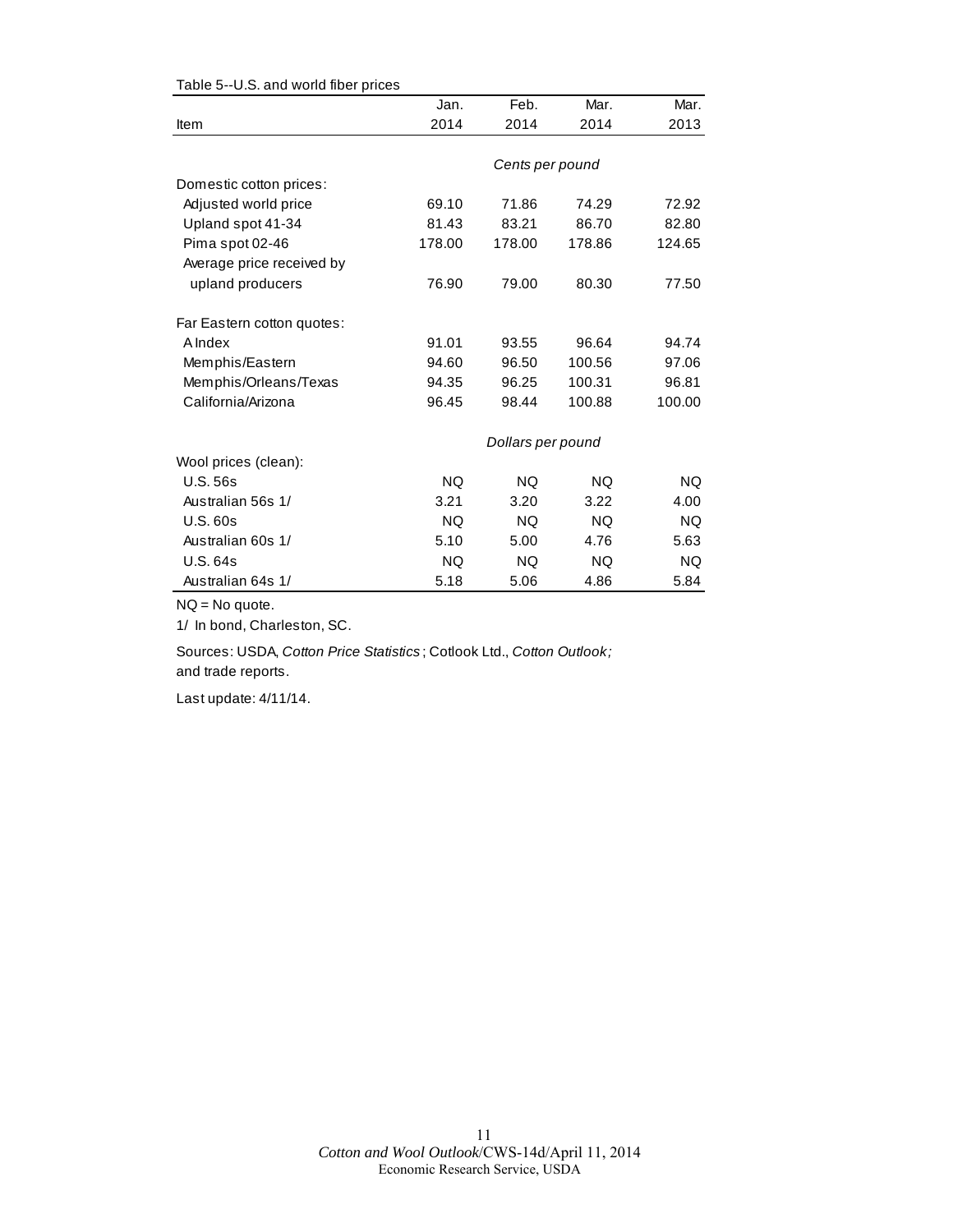| Table 6--U.S. textile imports, by fiber |           |           |                 |           |  |  |  |
|-----------------------------------------|-----------|-----------|-----------------|-----------|--|--|--|
|                                         | Dec.      | Jan.      | Feb.            | Feb.      |  |  |  |
| Item                                    | 2013      | 2014      | 2014            | 2013      |  |  |  |
|                                         |           |           | 1,000 pounds 1/ |           |  |  |  |
| Yarn, thread, and fabric:               | 235,853   | 279,366   | 222,672         | 233,183   |  |  |  |
| Cotton                                  | 52,152    | 62,233    | 47,575          | 49,718    |  |  |  |
| Linen                                   | 17,256    | 23,375    | 18,123          | 17,409    |  |  |  |
| Wool                                    | 3,690     | 3,680     | 3,641           | 3,127     |  |  |  |
| Silk                                    | 607       | 563       | 482             | 429       |  |  |  |
| Manmade                                 | 162,148   | 189,515   | 152,850         | 162,500   |  |  |  |
| Apparel:                                | 790,700   | 907,469   | 828,693         | 875,084   |  |  |  |
| Cotton                                  | 440,634   | 496,649   | 464,271         | 499,440   |  |  |  |
| Linen                                   | 6,217     | 9,408     | 9,264           | 10,398    |  |  |  |
| Wool                                    | 17,267    | 20,060    | 17,451          | 17,178    |  |  |  |
| Silk                                    | 7,268     | 10,825    | 9,882           | 10,302    |  |  |  |
| Manmade                                 | 319,314   | 370,528   | 327,825         | 337,766   |  |  |  |
| Home furnishings:                       | 218,321   | 238,991   | 197,868         | 213,658   |  |  |  |
| Cotton                                  | 119,997   | 132,432   | 114,310         | 123,263   |  |  |  |
| Linen                                   | 1,240     | 1,063     | 1,177           | 864       |  |  |  |
| Wool                                    | 668       | 343       | 283             | 315       |  |  |  |
| Silk                                    | 678       | 359       | 156             | 175       |  |  |  |
| Manmade                                 | 95,739    | 104,793   | 81,942          | 89,040    |  |  |  |
| Floor coverings:                        | 63,643    | 71,398    | 63,466          | 56,211    |  |  |  |
| Cotton                                  | 8,002     | 8,675     | 8,040           | 6,696     |  |  |  |
| Linen                                   | 15,051    | 17,942    | 16,173          | 15,384    |  |  |  |
| Wool                                    | 9,757     | 10,761    | 9,187           | 7,793     |  |  |  |
| Silk                                    | 2,068     | 2,132     | 1,787           | 1,205     |  |  |  |
| Manmade                                 | 28,764    | 31,887    | 28,279          | 25,133    |  |  |  |
| Total imports: 2/                       | 1,308,748 | 1,497,597 | 1,313,082       | 1,378,474 |  |  |  |
| Cotton                                  | 620,942   | 700,216   | 634,412         | 679,320   |  |  |  |
| Linen                                   | 39,764    | 51,788    | 44,737          | 44,055    |  |  |  |
| Wool                                    | 31,383    | 34,852    | 30,576          | 28,420    |  |  |  |
| Silk                                    | 10,622    | 13,879    | 12,305          | 12,111    |  |  |  |
| Manmade                                 | 606,038   | 696,861   | 591,051         | 614,568   |  |  |  |

 $Table 6-11$ S. textile imports, by fib

1/ Raw-fiber equivalent. 2/ Includes headgear.

Sources: USDA, Economic Research Service; and U.S. Dept. of Commerce, U.S. Census Bureau.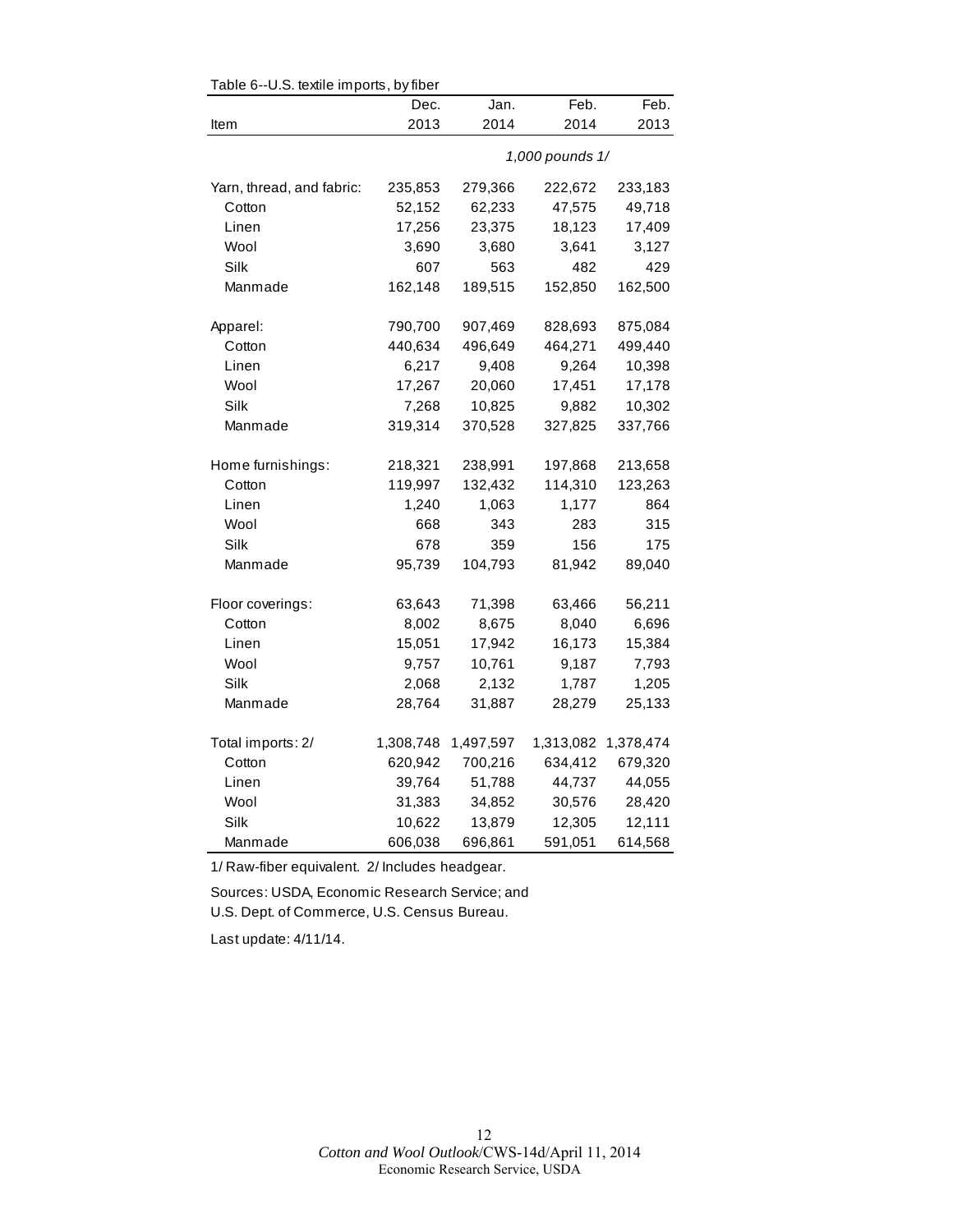| rable $r$ --0.5. lexule exports, by liber |         |         |                 |         |  |  |
|-------------------------------------------|---------|---------|-----------------|---------|--|--|
|                                           | Dec.    | Jan.    | Feb.            | Feb.    |  |  |
| Item                                      | 2013    | 2014    | 2014            | 2013    |  |  |
|                                           |         |         | 1,000 pounds 1/ |         |  |  |
| Yarn, thread, and fabric:                 | 195,765 | 227,584 | 227,986         | 232,167 |  |  |
| Cotton                                    | 103,392 | 118,466 | 121,407         | 125,091 |  |  |
| Linen                                     | 5,310   | 6,653   | 6,509           | 6,454   |  |  |
| Wool                                      | 2,211   | 3,271   | 2,516           | 2,238   |  |  |
| Silk                                      | 995     | 1,256   | 1,067           | 936     |  |  |
| Manmade                                   | 83,857  | 97,938  | 96,486          | 97,447  |  |  |
| Apparel:                                  | 25,195  | 24,546  | 23,604          | 25,407  |  |  |
| Cotton                                    | 10,900  | 11,255  | 10,441          | 10,969  |  |  |
| Linen                                     | 565     | 484     | 430             | 426     |  |  |
| Wool                                      | 1,523   | 1,148   | 1,279           | 1,402   |  |  |
| Silk                                      | 1,068   | 888     | 903             | 1,347   |  |  |
| Manmade                                   | 11,139  | 10,771  | 10,550          | 11,263  |  |  |
| Home furnishings:                         | 4,469   | 4,334   | 81,238          | 3,755   |  |  |
| Cotton                                    | 2,067   | 2,297   | 2,005           | 1,746   |  |  |
| Linen                                     | 238     | 160     | 280             | 185     |  |  |
| Wool                                      | 142     | 97      | 76,913          | 149     |  |  |
| Silk                                      | 131     | 77      | 114             | 114     |  |  |
| Manmade                                   | 1,891   | 1,704   | 1,926           | 1,560   |  |  |
| Floor coverings:                          | 32,598  | 27,848  | 27,928          | 29,335  |  |  |
| Cotton                                    | 2,938   | 1,921   | 1,950           | 1,959   |  |  |
| Linen                                     | 1,631   | 907     | 852             | 897     |  |  |
| Wool                                      | 2,913   | 2,065   | 1,874           | 2,715   |  |  |
| Silk                                      | 34      | 20      | 20              | 47      |  |  |
| Manmade                                   | 25,083  | 22,935  | 23,233          | 23,718  |  |  |
| Total exports: 2/                         | 258,093 | 284,432 | 284,001         | 290,767 |  |  |
| Cotton                                    | 119,315 | 134,029 | 135,861         | 139,842 |  |  |
| Linen                                     | 7,743   | 8,203   | 8,072           | 7,963   |  |  |
| Wool                                      | 6,794   | 6,586   | 5,748           | 6,508   |  |  |
| Silk                                      | 2,228   | 2,241   | 2,104           | 2,443   |  |  |
| Manmade                                   | 122,012 | 133,372 | 132,216         | 134,011 |  |  |

Table 7--U.S. textile exports, by fiber

1/ Raw-fiber equivalent. 2/ Includes headgear.

Sources: USDA, Economic Research Service; and U.S. Dept. of Commerce, U.S. Census Bureau.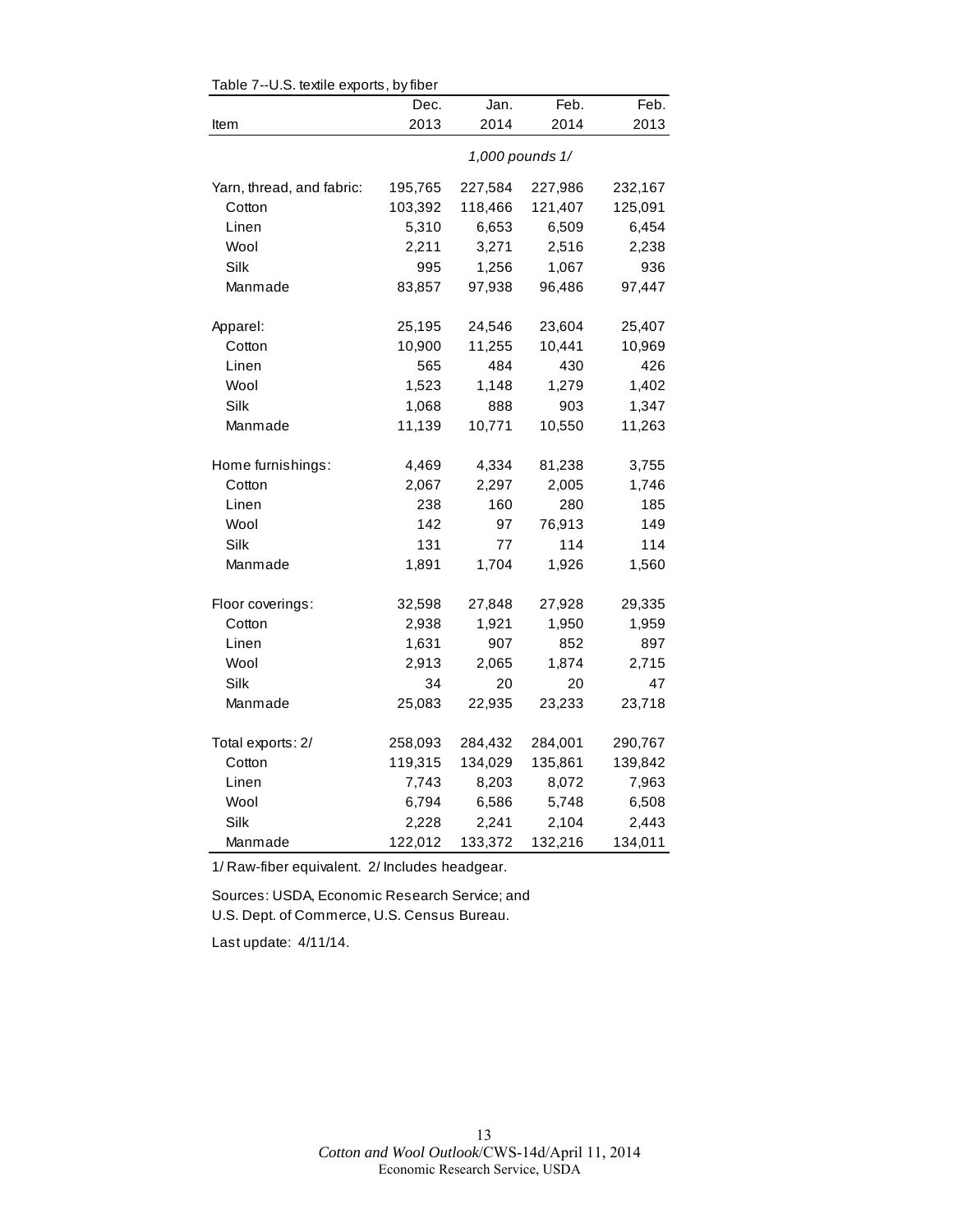| Table 8--0.S. cotton textile imports, by origin |         |         |                 |         |
|-------------------------------------------------|---------|---------|-----------------|---------|
|                                                 | Dec.    | Jan.    | Feb.            | Feb.    |
| Region/country                                  | 2013    | 2014    | 2014            | 2013    |
|                                                 |         |         | 1,000 pounds 1/ |         |
| North America                                   | 126,148 | 107,337 | 131,189         | 132,256 |
| Canada                                          | 2,650   | 2,571   | 2,776           | 2,725   |
| Costa Rica                                      | 352     | 173     | 428             | 789     |
| Dominican Republic                              | 4,837   | 4,233   | 6,321           | 6,358   |
| El Salvador                                     | 21,454  | 13,590  | 18,438          | 18,309  |
| Guatemala                                       | 7,625   | 6,276   | 7,713           | 7,761   |
| Haiti                                           | 9,870   | 9,064   | 12,604          | 12,292  |
| Honduras                                        | 26,406  | 17,422  | 25,634          | 28,209  |
| Mexico                                          | 38,216  | 39,282  | 40,393          | 42,106  |
| Nicaragua                                       | 14,720  | 14,634  | 16,875          | 13,653  |
| South America                                   | 4,038   | 4,216   | 3,900           | 3,866   |
| Colombia                                        | 1,637   | 1,503   | 1,418           | 1,663   |
| Peru                                            | 2,208   | 2,471   | 2,275           | 2,020   |
| Europe                                          | 11,845  | 11,265  | 10,656          | 10,037  |
| Germany                                         | 1,003   | 950     | 841             | 958     |
| Italy                                           | 1,783   | 1,649   | 1,596           | 1,449   |
| Portugal                                        | 1,199   | 1,648   | 1,006           | 1,108   |
| Turkey                                          | 5,260   | 4,620   | 4,605           | 4,480   |
| Turkmenistan                                    | 659     | 482     | 357             | 88      |
| Asia                                            | 464,528 | 561,646 | 476,444         | 521,707 |
| <b>Bahrain</b>                                  | 1,638   | 1,535   | 1,460           | 1,332   |
| Bangladesh                                      | 35,792  | 53,167  | 45,753          | 51,747  |
| Cambodia                                        | 14,151  | 16,278  | 17,976          | 17,091  |
| China                                           | 204,402 | 241,663 | 193,917         | 229,485 |
| Hong Kong                                       | 725     | 971     | 529             | 811     |
| India                                           | 60,226  | 66,381  | 56,885          | 58,862  |
| Indonesia                                       | 20,361  | 28,859  | 25,227          | 29,632  |
| <b>Israel</b>                                   | 626     | 1,108   | 977             | 792     |
| Japan                                           | 1,120   | 1,049   | 955             | 915     |
| Jordan                                          | 4,517   | 4,749   | 4,239           | 4,333   |
| Malaysia                                        | 2,608   | 2,900   | 2,687           | 2,963   |
| Pakistan                                        | 52,410  | 65,480  | 54,488          | 52,625  |
| Philippines                                     | 3,507   | 4,236   | 4,101           | 4,893   |
| South Korea                                     | 5,127   | 7,692   | 4,265           | 5,040   |
| Sri Lanka                                       | 7,204   | 8,707   | 7,937           | 6,420   |
| Taiwan                                          | 1,970   | 2,346   | 2,028           | 2,471   |
| Thailand                                        | 5,810   | 6,103   | 4,964           | 6,659   |
| United Arab Emirates                            | 735     | 417     | 513             | 423     |
| Vietnam                                         | 41,098  | 47,626  | 47,058          | 44,717  |
| Oceania                                         | 18      | 82      | 35              | 10      |
| Africa                                          | 14,365  | 15,670  | 12,189          | 11,444  |
| Egypt                                           | 7,416   | 8,820   | 6,489           | 6,835   |
| Kenya                                           | 2,077   | 1,978   | 1,687           | 1,250   |
| Lesotho                                         | 2,010   | 2,646   | 1,961           | 1,522   |
| Mauritius                                       | 1,366   | 927     | 1,035           | 727     |
| World 2/                                        | 620,942 | 700,216 | 634,412         | 679,320 |

 $\mathbf{F}$ 

1/ Raw-fiber equivalent. 2/ Totals may not add due to rounding.

Sources: USDA, Economic Research Service; and U.S. Dept. of Commerce, U.S. Census Bureau.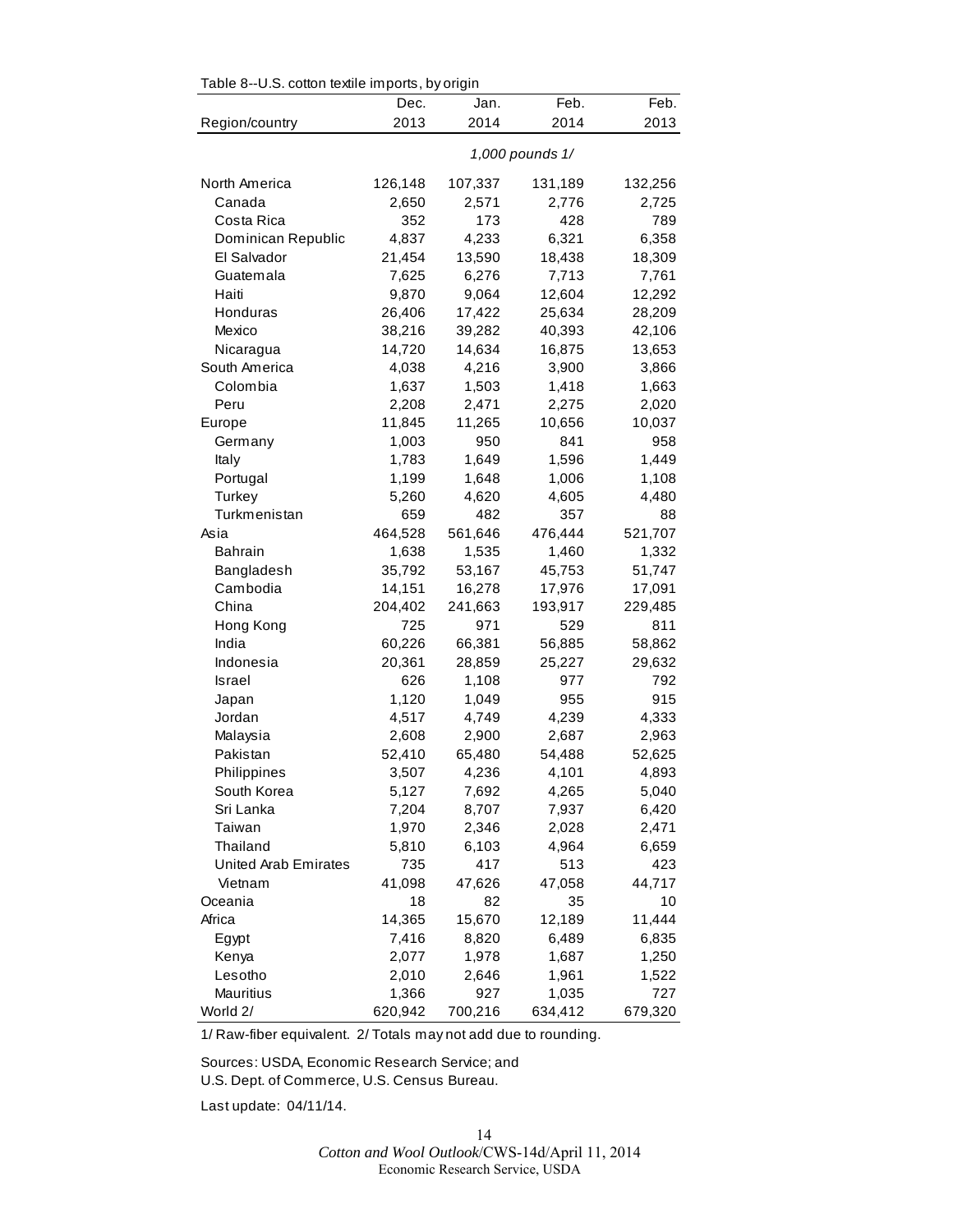| Table 9--U.S. cotton textile exports, by destination |           |           |                 |           |
|------------------------------------------------------|-----------|-----------|-----------------|-----------|
|                                                      | Dec.      | Jan.      | Feb.            | Feb.      |
| Region/country                                       | 2013      | 2014      | 2014            | 2013      |
|                                                      |           |           | 1,000 pounds 1/ |           |
| North America                                        | 101,027   | 112,452   | 120,505         | 113,224   |
| Bahamas                                              | 157       | 97        | 209             | 87        |
| Canada                                               | 10,948    | 10,771    | 8,698           | 8,660     |
| Costa Rica                                           | 178       | 257       | 268             | 172       |
| Dominican Republic                                   | 14,583    | 16,480    | 20,045          | 16,711    |
| El Salvador                                          | 8,570     | 11,122    | 10,966          | 10,789    |
| Guatemala                                            | 2,031     | 1,980     | 2,115           | 2,541     |
| Haiti                                                | 636       | 660       | 549             | 817       |
| Honduras                                             | 39,298    | 41,467    | 49,419          | 45,831    |
| Jamaica                                              | 75        | 64        | 69              | 99        |
| Mexico                                               | 22,897    | 27,407    | 26,076          | 25,749    |
| Nicaragua                                            | 1,160     | 1,599     | 1,575           | 1,376     |
| Panama                                               | 186       | 242       | 206             | 129       |
| South America                                        | 4,038     | 4,622     | 3,880           | 3,684     |
| Brazil                                               | 341       | 349       | 338             | 462       |
| Chile                                                | 153       | 403       | 137             | 180       |
| Colombia                                             | 1,503     | 2,251     | 1,916           | 2,042     |
| Ecuador                                              | 95        | 106       | 124             | 114       |
| Peru                                                 | 1,574     | 1,187     | 1,149           | 357       |
| Venezuela                                            | 193       | 177       | 54              | 374       |
| Europe                                               | 2,667     | 2,681     | 2,765           | 2,919     |
| Belgium                                              | 188       | 362       | 209             | 203       |
| France                                               | 103       | 130       | 206             | 97        |
| Germany                                              | 468       | 494       | 438             | 456       |
| Italy                                                | 133       | 127       | 163             | 128       |
| Netherlands                                          | 394       | 253       | 338             | 390       |
| United Kingdom                                       | 770       | 763       | 766             | 1,078     |
| Asia                                                 | 10,614    | 13,475    | 7,849           | 19,089    |
| China                                                | 6,934     | 10,230    | 4,215           | 15,924    |
| Hong Kong                                            | 426       | 425       | 422             | 382       |
| India                                                | 190       | 189       | 134             | 102       |
| Israel                                               | 147       | 86        | 130             | 104       |
| Japan                                                | 1,073     | 868       | 1,061           | 892       |
| Lebanon                                              | 40        | 112       | 102             | 140       |
| Saudi Arabia                                         | 97        | 106       | 92              | 123       |
| Singapore                                            | 74        | 197       | 144             | 101       |
| South Korea                                          | 618       | 292       | 392             | 390       |
| Taiwan                                               | 94        | 161       | 91              | 88        |
| Thailand                                             | 33        | 34        | 39              | 93        |
| United Arab Emirates                                 | 253       | 295       | 434             | 239       |
| Vietnam                                              | 376       | 50        | 31              | 64        |
| Oceania                                              | 608       | 582       | 608             | 702       |
| Australia<br>New Zealand                             | 450       | 427       | 437             | 547       |
| Africa                                               | 95        | 136       | 150             | 127       |
| South Africa                                         | 360<br>60 | 217<br>50 | 253<br>45       | 223<br>54 |
| World 2/                                             | 119,315   | 134,029   | 135,861         | 139,842   |
|                                                      |           |           |                 |           |

 $\frac{1}{2}$ 

1/ Raw-fiber equivalent. 2/ Totals may not add due to rounding.

Sources: USDA, Economic Research Service; and U.S. Dept. of Commerce, U.S. Census Bureau.